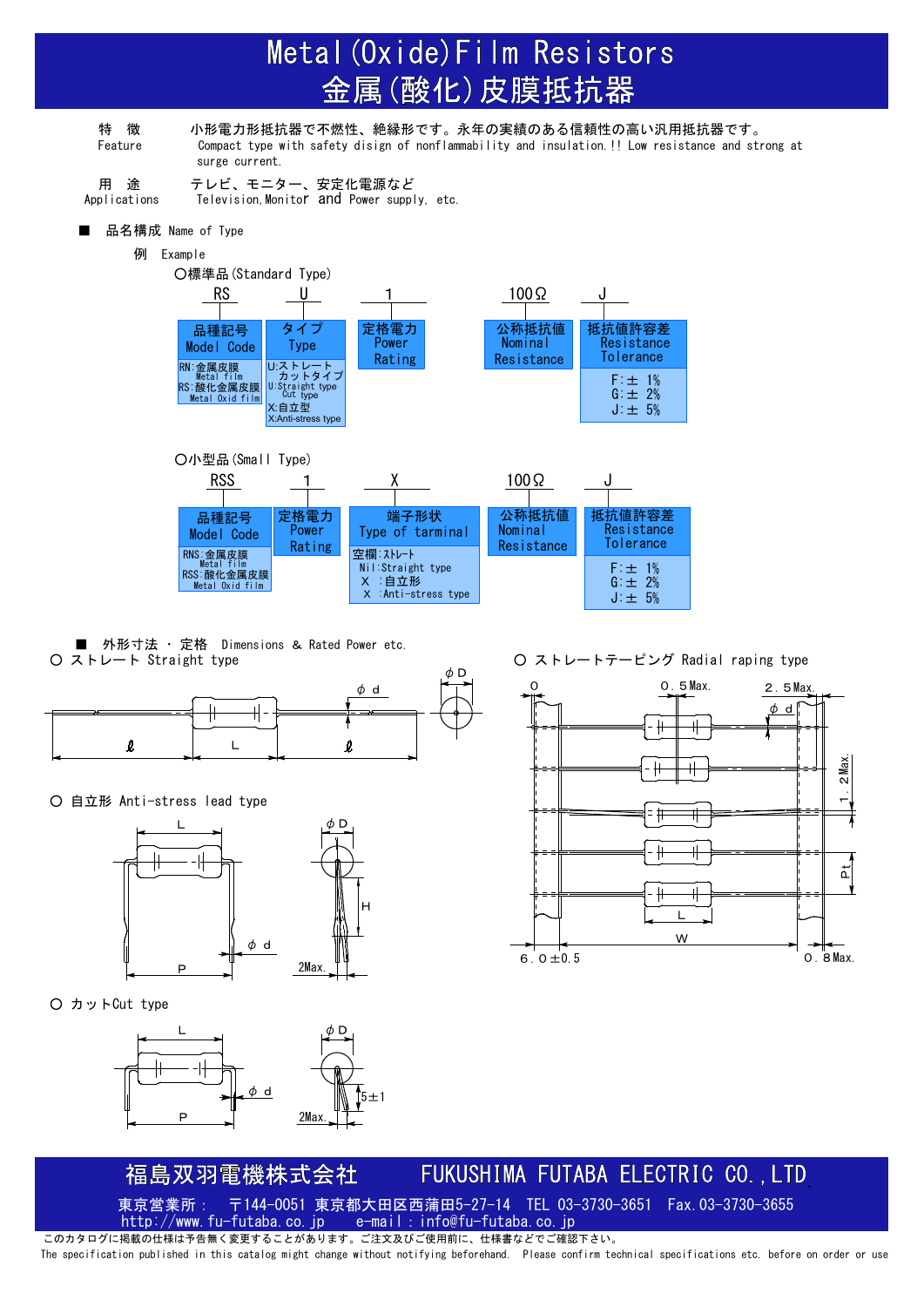### Metal (Oxide) Film Resistors 金属(酸化)皮膜抵抗器

| 形 名             | 定格電力<br>Rated | 抵抗値範囲<br>Resistance<br>range<br>$(\Omega)$ | 寸法<br>Dimensions (mm) |               |                |                |            |            |                |               |
|-----------------|---------------|--------------------------------------------|-----------------------|---------------|----------------|----------------|------------|------------|----------------|---------------|
| Model           | power<br>(W)  |                                            | L                     | $\phi$ D      | H              | P              | $\ell$     | W          | P <sub>t</sub> | $\phi$ d      |
| RNU1/2 / RSU1/2 | 0.5           | $0.22 \rightarrow 9.1/$<br>$10 - 100K$     | $9.0 \pm 1$           | $3.5 \pm 1.0$ |                |                | $28 + 3$   | $52 + 1$   | 5 ± 0.5        | $0.6 \pm 0.1$ |
| RNS1 $/$ RSS1   | 1             |                                            |                       |               |                |                | $28 + 3$   | $52 \pm 1$ | 5 ± 0.5        | $0.8 \pm 0.1$ |
| RNS1X/RSS1X     |               |                                            |                       |               | $4.5 \pm 1.0$  | 12.5 $\pm$ 2.0 |            |            |                |               |
| RNU1/RSU1       |               |                                            |                       | $4.0 \pm 1.0$ |                |                | $38 \pm 3$ | $52 \pm 1$ | 5 ± 0.5        |               |
| RNX1/RSX1       |               |                                            |                       |               | 6.0 $\pm$ 2.0  | 15.0 $\pm$ 2.0 |            |            |                |               |
| RNS2 / RSS2     |               | $0.22 - 9.1/$<br>$10 - 100K$               | 12.0 $\pm$ 1          |               |                |                | $38 \pm 3$ | $52 \pm 1$ | 5 ± 0.5        | $0.8 \pm 0.1$ |
| RNS2X/RSS2X     | $\mathbf{2}$  |                                            |                       |               | $6.0 \pm 2.0$  | 15.0 $\pm$ 2.0 |            |            |                |               |
| RNU2/RSU2       |               |                                            | 16.0 $\pm$ 1          | 6.0 $\pm$ 1.0 |                |                | $38 \pm 3$ | $63 \pm 1$ | 10 ± 0.5       |               |
| RNX2/RSX2       |               |                                            |                       |               | $10.0 \pm 2.0$ | 20.0 $\pm$ 2.0 |            |            |                |               |
| RNS3 $/$ RSS3   |               | $0.22 - 9.1/$<br>$10 - 100K$               |                       |               |                |                | $38 \pm 3$ | $63 \pm 1$ | 10 ± 0.5       | $0.8 \pm 0.1$ |
| RNS3X/RSS3X     | 3             |                                            |                       |               | $10.0 \pm 2.0$ | 20.0 $\pm$ 2.0 |            |            |                |               |
| RNU3/RSU3       |               |                                            | 25.0 $\pm$ 1          | $9.0 \pm 1.0$ |                |                | $38 \pm 3$ |            |                |               |
| RNX3/RSX3       |               |                                            |                       |               | 10.0 $\pm$ 2.0 | 30.0 $\pm$ 2.0 |            |            |                |               |
| RNS5 $/$ RSS5   | 5             | $0.22 \sim 9.1/$<br>$10 - 100K$            |                       |               |                |                | $38 \pm 3$ |            |                | $0.8 \pm 0.1$ |
| RNS3X/RSS3X     |               |                                            |                       |               | $10.0 \pm 2.0$ | 30.0 $\pm$ 2.0 |            |            |                |               |



周囲温度70℃以上でご使用の際は、上図の負荷軽減曲線に従って負荷を軽減して下さい。 Please reduce the load according to derating curve when you use Resistors at the ambient temperature of 70℃ or more.

**性 能 Characterristics** 

| 試験項目<br>Test Items            | 規 格 値<br>Performance Requirements | 試験方法<br>Test Method                            |
|-------------------------------|-----------------------------------|------------------------------------------------|
| 最高使用電圧<br>Max. Working volt.  |                                   | $1/2W$ $\cdots$ 250V 1, 2, 3, 5W $\cdots$ 350V |
| 最高過負荷電圧<br>Max.overload volt. |                                   | $1/2W \cdots 500V$ 1, 2, 3, 5W $\cdots 700V$   |

#### 福島双羽電機株式会社 FUKUSHIMA FUTABA ELECTRIC CO., LTD

東京営業所: 〒144-0051 東京都大田区西蒲田5-27-14 TEL 03-3730-3651 Fax.03-3730-3655<br>http://www.fu-futaba.co.jp e-mail:info@fu-futaba.co.jp http://www.fu-futaba.co.jp e-mail:info@fu-futaba.co.jp

このカタログに掲載の仕様は予告無く変更することがあります。ご注文及びご使用前に、仕様書などでご確認下さい。 The specification published in this catalog might change without notifying beforehand. Please confirm technical specifications etc. before on order or use